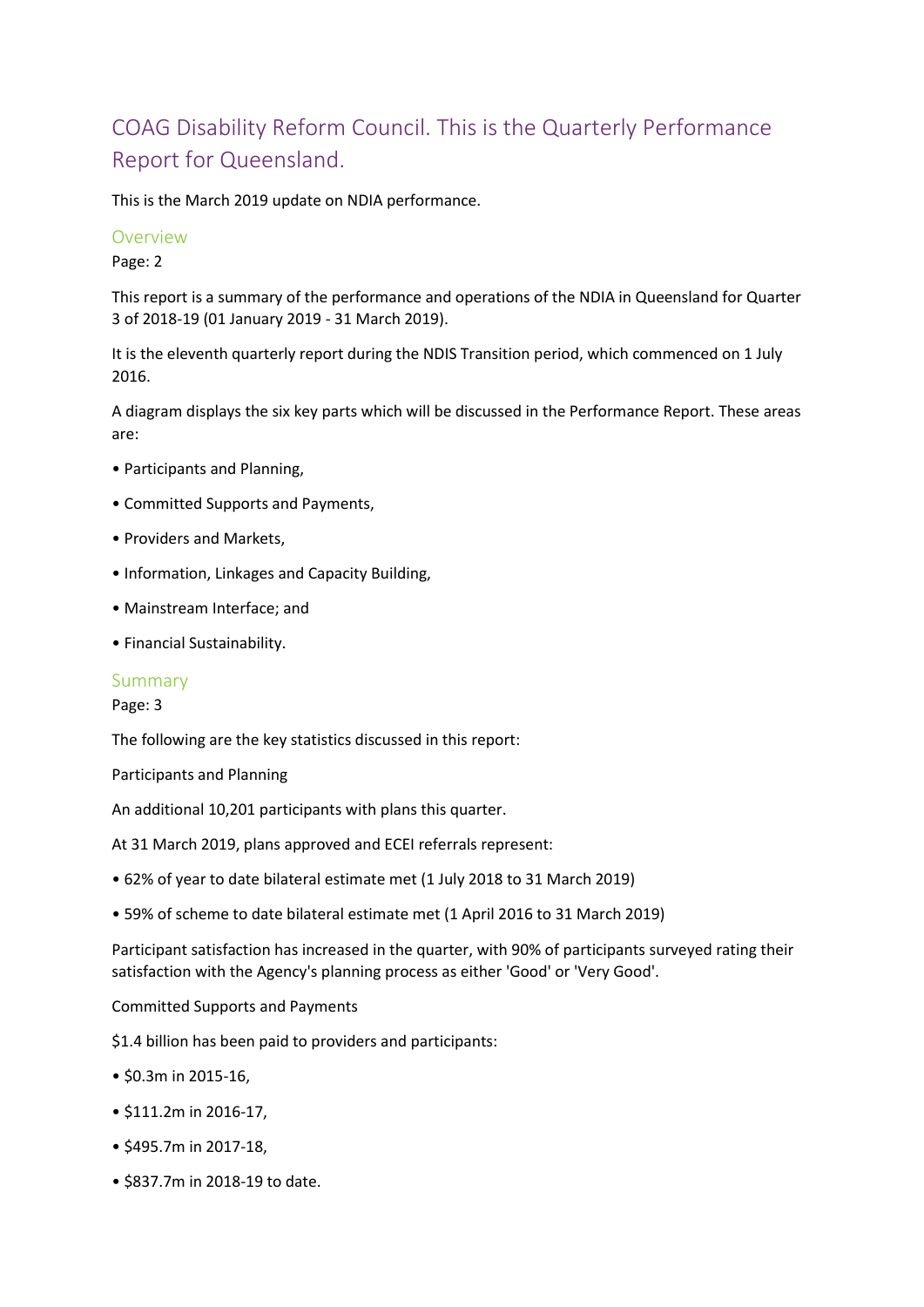Overall,

- 32% of committed supports were utilised in 2015-16,
- 56% in 2016-17,
- 63% in 2017-18.

The 2018-19 experience is still emerging.

Providers and Markets

There were 5,405 registered providers at 31 March 2019, representing a 16% increase for the quarter.

42% of registered providers were active at 31 March 2019.

40% of registered providers are individuals/sole traders.

25% of registered providers are receiving 80-90% of payments made by the NDIA.

Mainstream Interface

91% of active participants with a plan approved in 2018-19 Q3 access mainstream services.

## PART 1: Participants and Planning

Page: 4

As the transition phase to full scheme continues, the NDIS in Queensland continues to grow with 10,201 additional participants with approved plans this quarter.

In total, over 46,000 participants have now been supported by the NDIS in Queensland, with 27% receiving support for the first time.

#### Summary

Page: 5

The NDIS is transitioning to full-scheme according to phasing schedules bilaterally agreed by State/Territory and Commonwealth governments.

The following are the key statistics on Participants and Planning:

46,036 participants are now being supported by the NDIS in Queensland, including children in the ECEI program

10,201 initial plans approved in 2018-19 Q3, excluding children in the ECEI program (representing 31% growth since last quarter)

2,949 children are being supported in the ECEI program, with 1,387 additional referrals to the ECEI gateway confirmed in 2018-19 Q3

12,274 people are now receiving support for the first time

62% of year to date bilateral estimate met (1 July 2018 to 31 March 2019)

59% of transition to date bilateral estimate met (1 July 2016 -31 March 2019)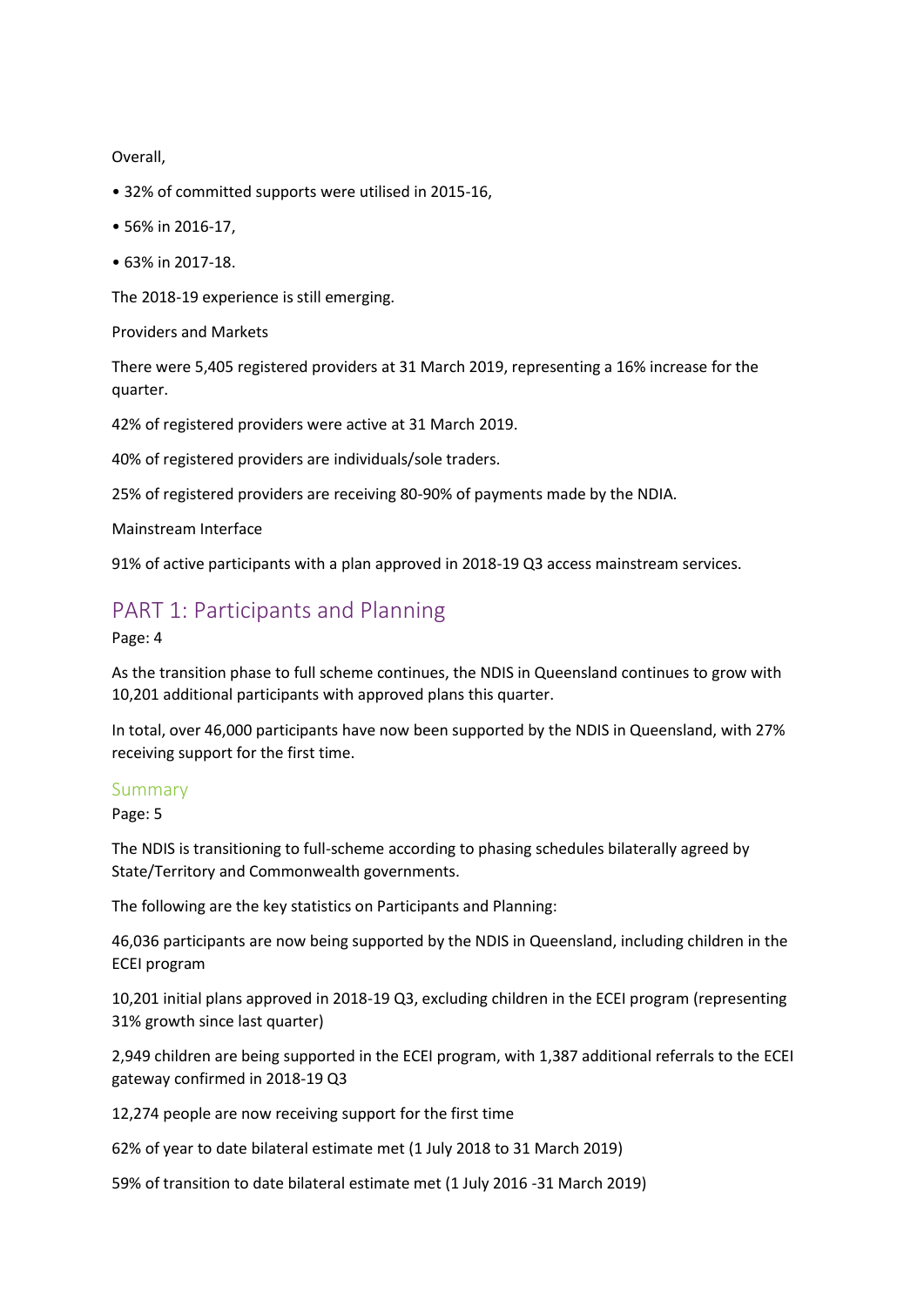59% of scheme to date bilateral estimate met (1 April 2016 -31 March 2019)

## Quarterly Intake

Page: 6

There are three charts. The first chart displays the number of participants with access met (Eligible) by Participant Entry point. The second chart displays the number of participants with approved plans by Participant Entry Point. The third chart displays the number of participants with approved plans by Participant Pathway Type.

2018-19 Q3

Of the 5,080 participants deemed 'eligible' this quarter 52% were 'New' participants (i.e. had not transitioned from an existing State/Territory or Commonwealth program).

Of the 10,201 plan approvals this quarter, 59% had transitioned from an existing State/Territory program, 87% entered with a permanent disability and 561 were previously confirmed as ECEI at 2018-19 Q2.

The diagram displays the following key statistics on quarterly intake:

7,075 access decisions

5,080 access met

10,201 plan approvals (excluding ECEI)

1,387 ECEI

## Quarterly Intake Detail

Page: 7

A chart displays the change in plan approvals between the current and previous quarter.

Plan approval numbers have increased from 32,886 at the end of 2018-19 Q2 to 43,087 by the end of 2018-19 Q3, an increase of 10,201 approvals.

At the end of the quarter, 2,949 children are being supported in the ECEI gateway. Of these, 1,562 were previously confirmed as ECEI at 31 December 2018 and an additional 1,387 children entered the gateway this quarter.

Overall, 689 participants with approved plans have exited the Scheme, resulting in 45,347 active participants (including ECEI) as at 31 March 2019.

There were 6,129 plan reviews this quarter. This figure relates to all participants who have entered the scheme.

## Cumulative Position

Page: 8

There are two charts. The first chart displays the comparison between the cumulative plan approvals and the bilateral estimate per quarter. The second chart displays the number of plan approvals by participant referral pathway.

At the end of 2018-19 Q3, the cumulative total number of participants receiving support was 46,036 (including 2,949 children supported through the ECEI gateway). Of these, 26,575 transitioned from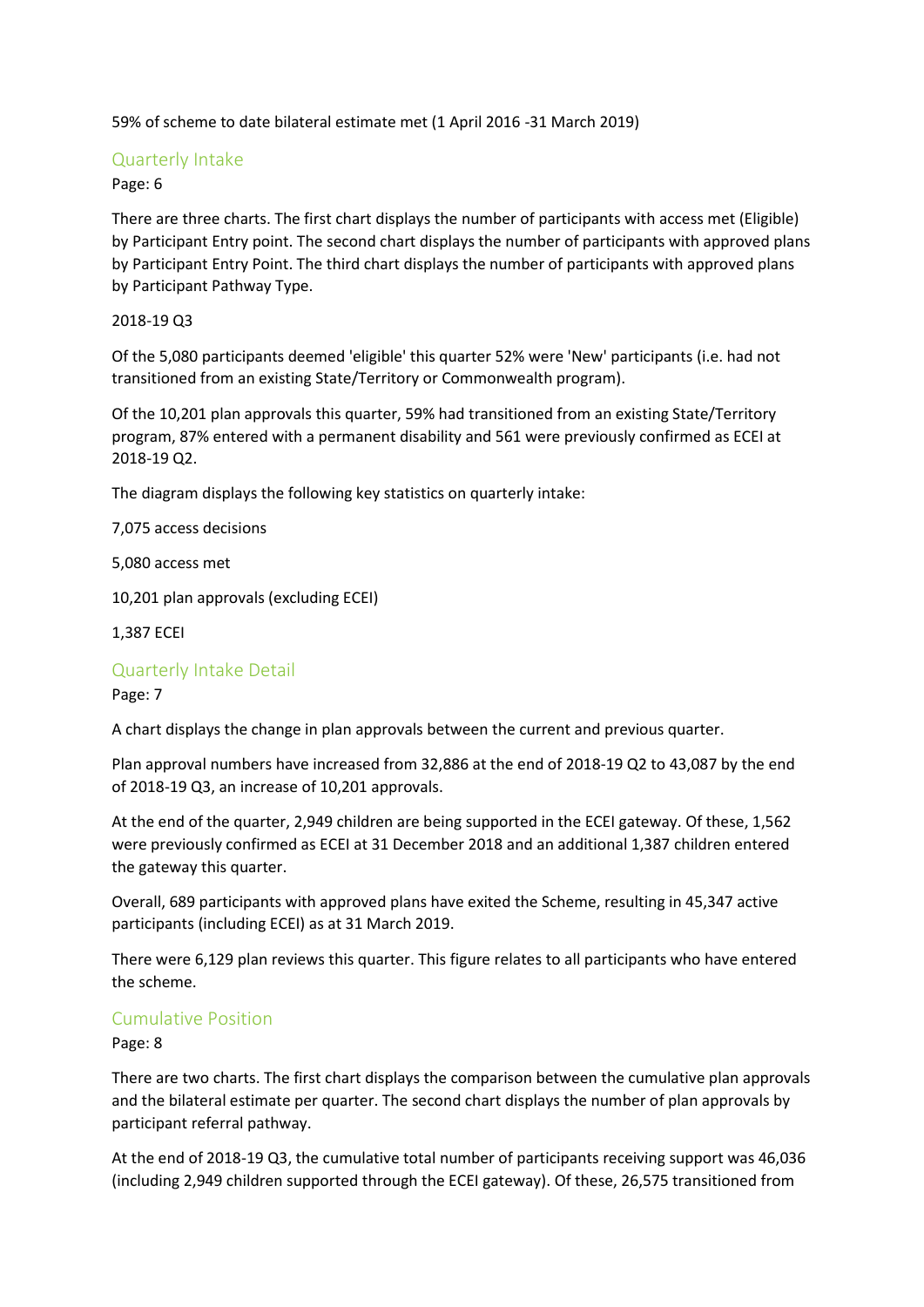an existing State/Territory program, 4,238 transitioned from an existing Commonwealth program and 12,274 participants are now receiving support for the first time.

Overall, since 1 July 2013, there have been 59,528 people with access decisions.

Cumulative position reporting is inclusive of trial participants for the reported period and represents participants who have or have had an approved plan.

The following are the key statistics on the cumulative position:

62% of year to date bilateral estimate met (1 July 2018 to 31 March 2019)

59% of transition to date bilateral estimate met (1 July 2016 to 31 March 2019)

59% of scheme to date bilateral estimate met (1 April 2016 to 31 March 2019)

43,087 plan approvals to date; 46,036 including ECEI confirmed

## Participant Profiles by Age Group

#### Page: 9

There are two charts. The first chart displays the number of participants with an approved plan by age group for the current quarter. The second chart displays the percentage of participants with an approved plan by the participant's age group. This chart compares the current quarter against all prior quarters.

23% of participants entering in this quarter are aged 7 to 14 years. This is compared to 22% in prior quarters.

Note: The age eligibility requirements for the NDIS are based on the age as at the access request date. Participants with their initial plan approved aged 65+ have turned 65 since their access request was received.

## Participant Profiles by Disability Group

Page: 10

There are two charts. The first chart displays the number of participants with an approved plan by disability group for the current quarter. The second chart displays the percentage of participants with an approved plan by the participant's disability group. This chart compares the current quarter against all prior quarters.

Of the participants entering this quarter, 29% have a primary disability group of Autism and 24% have a primary disability group of Intellectual Disability.

Note 1: Of the 2,463 active participants identified as having an intellectual disability, 402 (16%) have Down syndrome.

Note 2: Since 2017-18 Q1 Developmental Delay and Global Developmental Delay have been reported separately to the Intellectual Disability group.

## Participant Profiles by Level of Function

#### Page: 11

A chart displays the percentage of participants with an approved plan by the participant's level of function. This chart compares the current quarter against all prior quarters.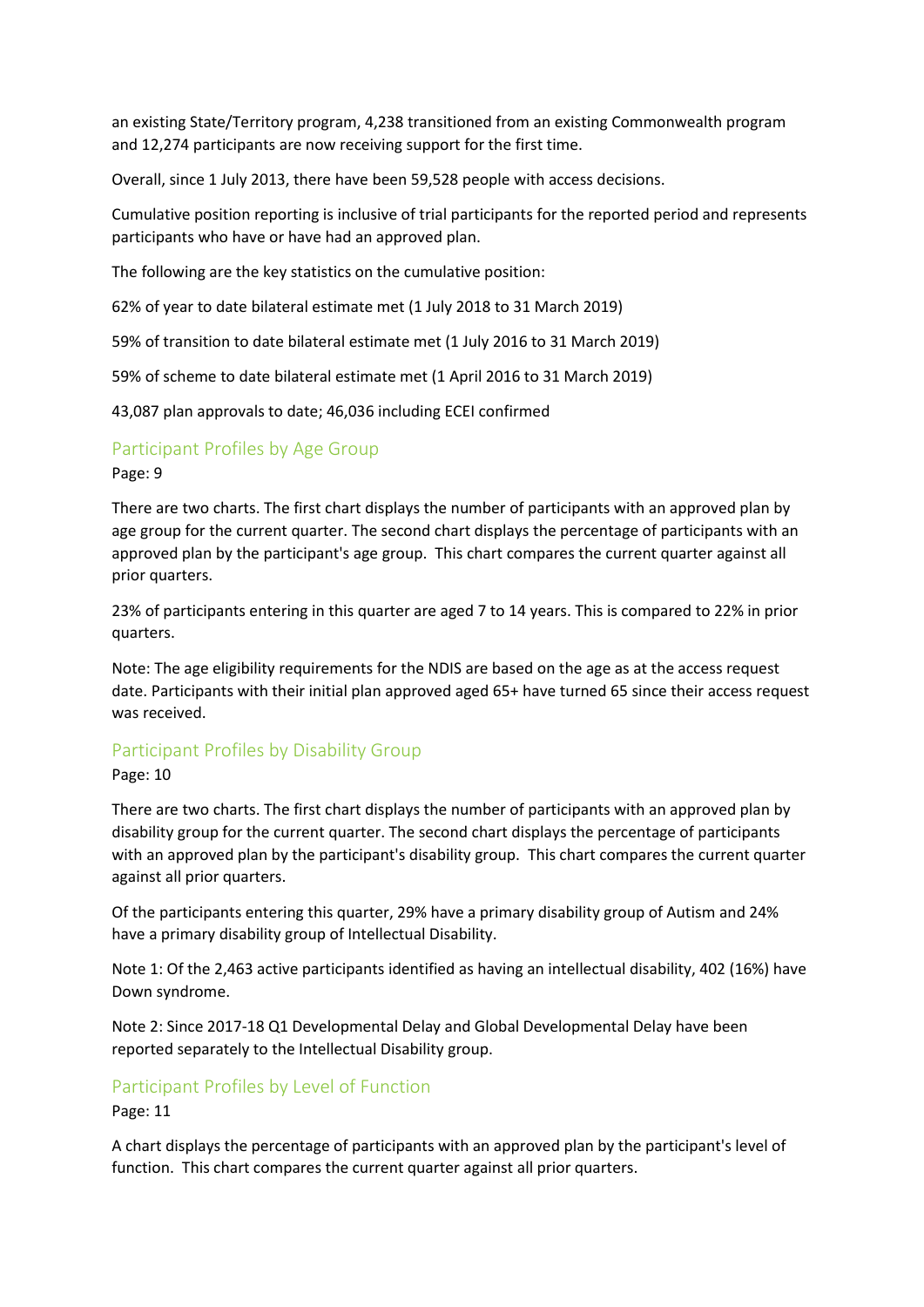For participants with a plan approval in the current quarter:

- 21% of active participants had a relatively high level of function
- 45% of active participants had a relatively moderate level of function
- 34% had a relatively low level of function

These relativities are within the NDIS participant population, and not comparable to the general population.

Note: An ICT issue has been identified and as a result, reporting by level of function is not accurate. This issue is currently under investigation and will be reconciled for reporting as at 30 June 2019.

## Participant Profiles by Gender

#### Page: 12

The figure on the right displays the amount and percentage of participants with an approved plan per the participant's gender group. This figure compares the current quarter against all prior quarters.

The majority of participants are males.

## Participant Profiles

There are three charts. The first chart displays the percentage of participants with an approved plan by the participant's Aboriginal & Torres-Strait Islander status. The second chart displays the percentage of participants with an approved plan by the participant's Young people in residential aged care status. The third chart displays the percentage of participants with an approved plan by the participant's Culturally and Linguistically Diverse status. All three charts compare the current quarter against all prior quarters.

Of the participants with a plan approved in 2018-19 Q3:

• 7.3% were Aboriginal or Torres Strait Islander, compared with 8.2% in previous periods combined.

• 1.6% were young people in residential aged care, compared with 1.8% in previous periods combined.

• 5.8% were culturally and linguistically diverse, compared with 4.6% in previous periods combined.

The following are the key statistics for the current quarter on Aboriginal & Torres-Strait Islander status.

745 Aboriginal and Torres Strait Islander

8,827 Not Aboriginal and Torres Strait Islander

614 Not Stated

The following are the key statistics for the current quarter on Young people in residential aged care status.

159 Young people in residential aged care

10,027 Young people not in residential aged care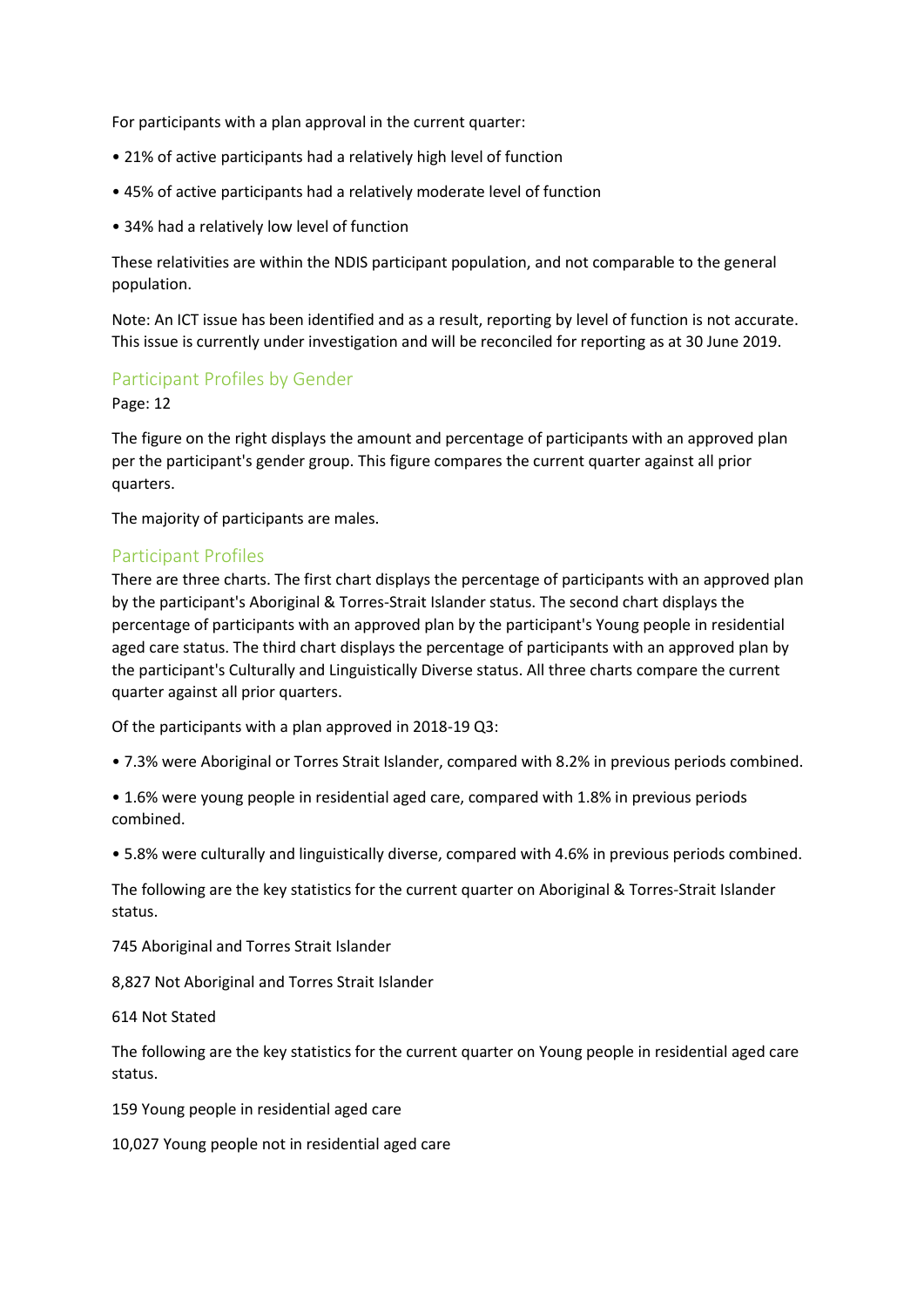The following are the key statistics for the current quarter on Culturally and Linguistically Diverse status.

591 Culturally and linguistically diverse

9,589 Not culturally and linguistically diverse

6 Not stated

Plan Management Support Coordination

Page: 14

Two charts display the proportion of support coordination and plan management for participants. These charts compare the current quarter against all prior quarters (transition only).

The proportion of participants electing to fully or partly self-manage their plan was higher in 2018-19 Q3 at 28%, compared with 24% in previous quarters combined.

38% of participants who have had a plan approved in 2018-19 Q3 have support coordination in their plan, compared to 40% in previous quarters combined.

## Plan Activation

Page: 15

Two charts display the proportion of the duration to activate plans. These charts compare participants with plans approved in 2018-19 Q1, against those with initial plans approved in prior quarters (transition only).

Plan activation refers to the amount of time between a participant's initial plan being approved, and the date the participant first receives support.

There has been a change in methodology used to calculate these results since the previous quarter. Duration to plan activation is now calculated as the time from a participant's initial plan approval to when the participant first uses plan supports (previously only the initial plan for each participant was considered). In-kind supports are now also included (previously excluded). As a result, a higher proportion of participants are identified as activating their plans within 90 days, and a lower proportion have no payments.

The percentage of participants who activated plans within 90 days of initial plan approval was:

- 89% of participants entering in 2018-19 Q1
- 84% of participants entering in previous quarters combined

Plan activation figures are approximations based on payment data. As there is a lag between when the support is provided to a participant, and the payment being made, these statistics are a conservative estimate; it is likely plan activation is faster than presented.

Note: Participants with initial plans approved after the end of 2018-19 Q1 have been excluded from the charts. They are relatively new and it is too early to examine their durations to activation.

## Participant Outcomes

Page: 16

A chart displays selected key baseline indicators for participants.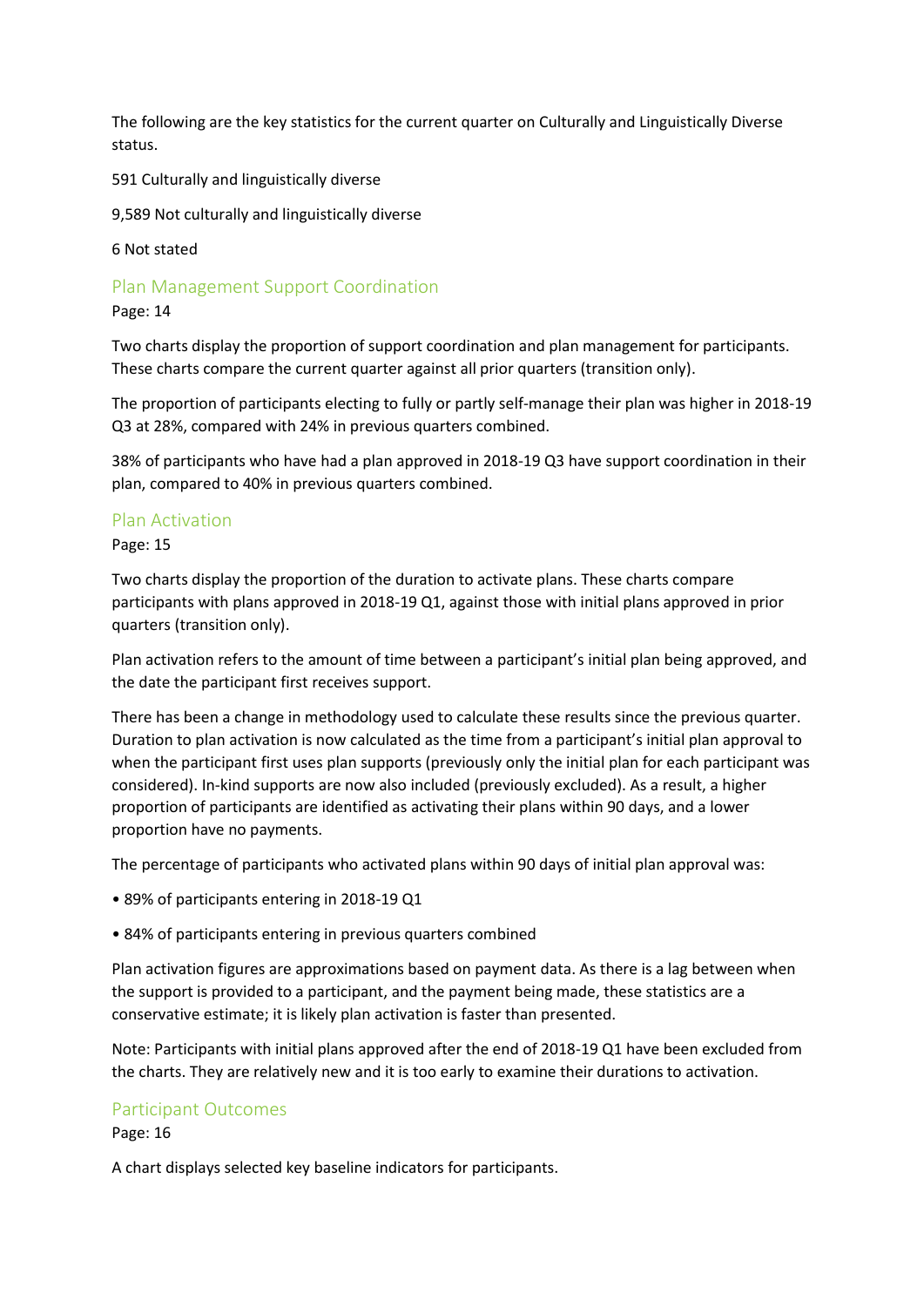This information on participant outcomes has been collected from 99.6% of participants who received their initial plan since 1 July 2016 (when they entered the scheme).

• 65% of participants aged 0 to before school are able to make friends outside of family/carers, compared to 59% of participants from school age to 14

• 49% of participants aged 0 to before school are engaged in age appropriate community, cultural or religious activities, compared to 31% - 40% for other age groups

• 55% of participants from school age to 14 attend school in a mainstream class, compared to 22% of participants aged 15 to 24

• 20% of participants aged 25 and over have a paid job, compared to 17% of participants aged 15 to 24

• 62% of participants aged 25 and over choose what they do every day, compared to 40% of participants aged 15 to 24

## Family/Carers Outcomes

Page: 17

A chart displays selected key baseline indicators for family and carers of participants.

The percentage of participants' families/carers when they entered the Scheme (baseline indicators):

- working in a paid job was highest for participants aged 15 to 24 (47%)
- able to advocate for their child/family member was highest for participants aged 0 to 14 (81%)

• who have friends and family they can see as often as they like was highest for participants aged 25 and over (46%)

- who feel in control selecting services was 45%
- who support/plan for their family member through life stage transitions was highest for participants aged 0 to 14 (87%)

## Has the NDIS helped? Participants

Page: 18

Charts display, from year 1 to year 2, the responses from participants to the question: 'Has the NDIS helped?' split into age categories and life domains.

This data reflects participants' perceptions on whether engagement with the NDIS has helped them.

The NDIA asked the question 'Has the NDIS helped?' to individuals who entered the Scheme between 1 July 2016 and 31 March 2017, after their first year participating in the Scheme and again at the end of their second year of the Scheme.

Participant perceptions in general improve from year one to year two of participation in the NDIS. The greatest improvements were demonstrated in the experience of individuals in the 'School to 14 years old' bracket, especially regarding independence and personal relationships with family and friends.

## Has the NDIS helped? Family/Carers

Page: 19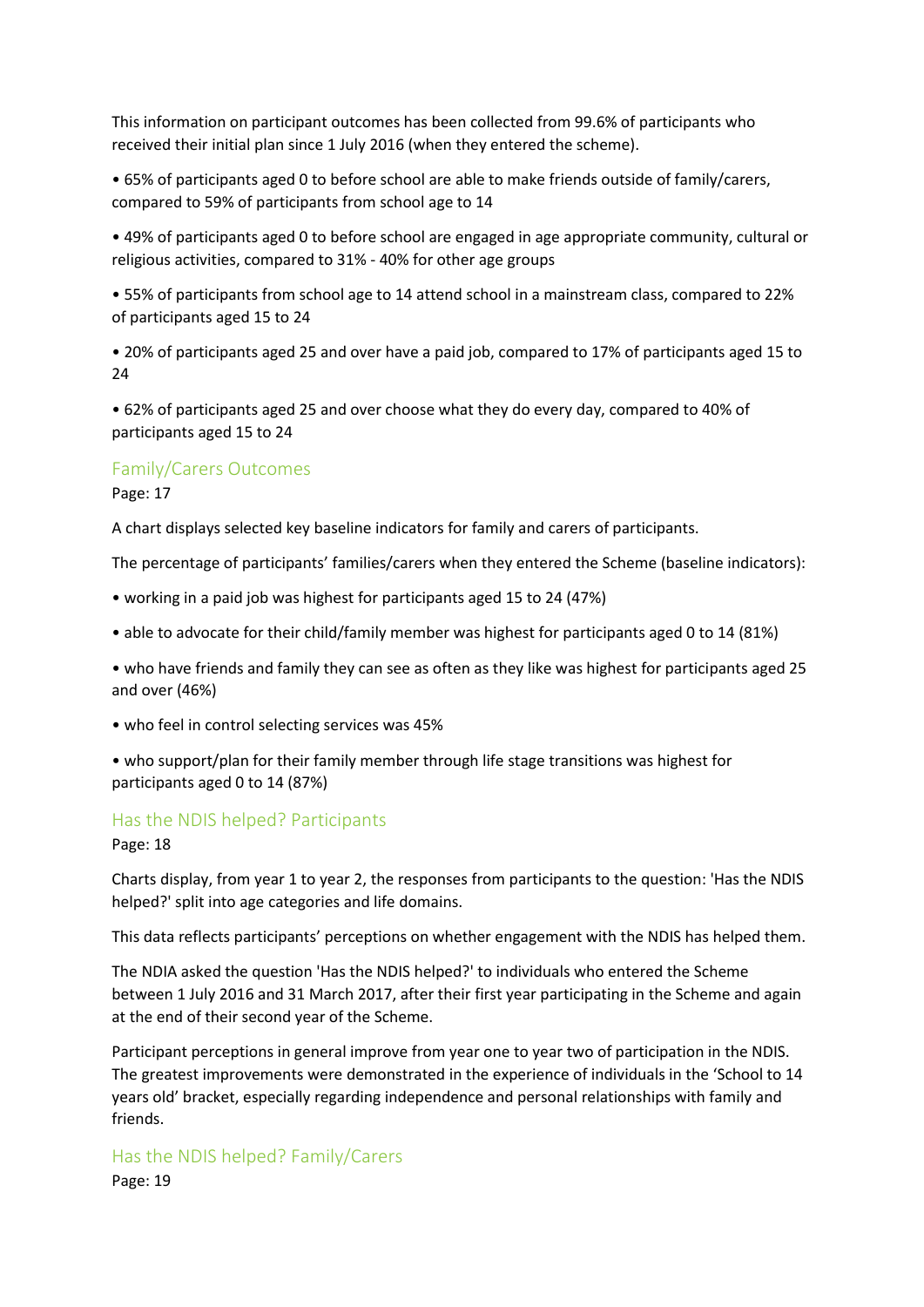A chart displays, from year 1 to year 2, the percentage of family and carers who thought the NDIS has helped in various domains.

This data reflects families and carers' perceptions on whether engagement with the NDIS has helped them.

The NDIA asked the question 'Has the NDIS helped?' to families and carers of individuals who entered the Scheme between 1 July 2016 and 31 March 2017, after their first year participating in the Scheme and again at the end of their second year of the Scheme.

For both groups of participants aged 0 to 14 years and 15 and over, family and carers' perceptions of whether the NDIS has helped improved from year one to year two.

## Participants in Work

#### Page: 20

A chart displays, from baseline to year 2, the percentage of participants in paid work by age group.

The NDIA is acutely aware of the benefits that employment brings to participants and tracks employment outcomes to see whether the NDIS has helped participants to find paid work.

Baseline measures on employment are collected as a participant enters the Scheme, after their first year and again at the end of their second year of the Scheme. This data relates to participants who entered the Scheme between 1 July 2016 and 31 March 2017.

The percentage of participants in paid work increased this quarter from 18% to 24% for those aged 15 to 24 and increased from 19% baseline to 20% for those aged 25 and over. Overall, the percentage of participants in employment increased from 19% to 21%.

#### Participants involved in communal and social activities

Page: 21

A chart displays, from baseline to year 2, the percentage of participants engaged in social activities in their community.

The number of participants engaging in community and social activities is one of the key measures for ensuring quality experiences and outcomes for participants.

For participants who entered the Scheme between 1 July 2016 and 31 March 2017, levels of engagement in community and social activity are being tracked to see whether the NDIS has helped them to increase their participation.

Across all age groups, there was considerable increase in the percentage of participants engaged in community and social activities this quarter. The growth was most prevalent for the 15 to 24 age group, which saw an increase from 33% to 45%.

## Participant Satisfaction

Page: 22

90% of participants rated their satisfaction with the Agency's planning process as either good or very good in the current quarter. This has increased since the previous quarter.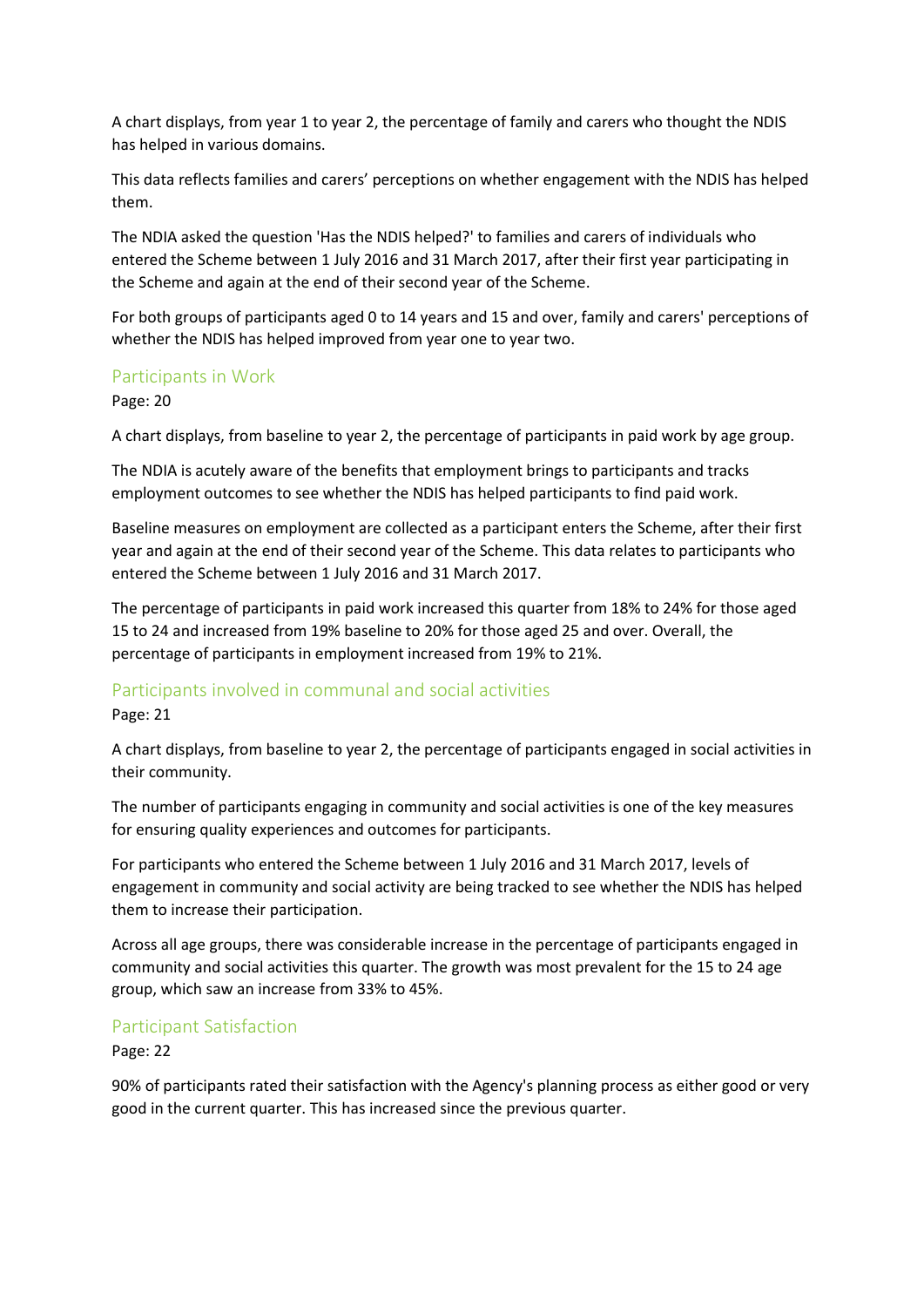A new participant satisfaction survey has been developed. Going forward it will better record the experience of NDIS participants, and their families and carers, at different stages of the participant pathway.

## PART 2: Committed Supports and Payments

Page: 23

Both committed and paid supports to participants are increasing in line with the growing scheme.

Of the \$2.5 billion that has been committed in participant plans, \$1.4 billion has been paid to date.

## Summary

Page: 24

This section presents information on the amount committed in plans and payments to service providers and participants.

The following are the key statistics on Committed Supports and Payments:

\$988.6 million of committed supports in respect of prior financial years including trial

\$1.5 billion of supports in respect of 2018-19 to date

Summary of payments for supports provided by financial year since the NDIS was launched:

2015-16: \$0.3m

2016-17: \$111.2m

2017-18: \$495.7m

2018-19: \$837.7m to date.

Percentage of committed supports utilisation by financial year:

2015-16: 32%

2016-17: 56%

2017-18: 63%

Utilisation of committed supports in 2018-19 is still emerging.

## Committed Supports and Payments

#### Page: 25

A table and a graph show the comparison between the total committed supports and paid support for each year since scheme inception.

This data shows the committed supports by the year they are expected to be provided, in comparison to the committed supports that have been paid.

Of the \$2.5 billion that has been committed in participant plans, \$1.4 billion has been paid to date.

Summary of committed supports paid in financial years since the NDIS launched:

2015-16: \$0.3m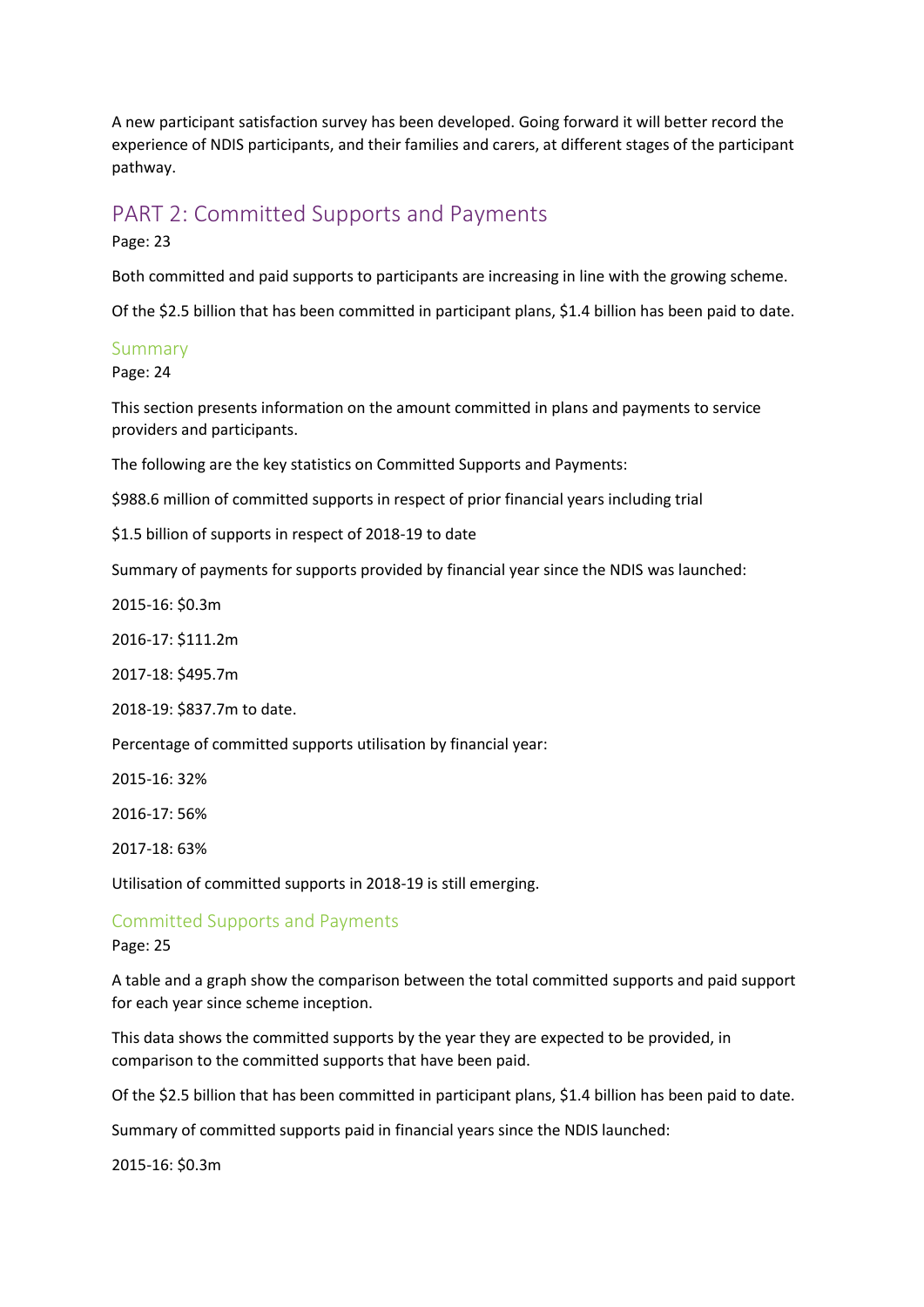2016-17: \$111.2m 2017-18: \$495.7m 2018-19 to date: \$837.7m

Committed Supports by Cost Band

Page: 26

Two charts (including and excluding SIL) show the comparison of the distribution of average annualised committed supports by cost band for the current and previous quarter.

This quarter, the distribution of average annualised committed supports has remained consistent with prior quarters. This is the case whether Supported Independent Living (SIL) supports are included or excluded in the figures.

Committed Supports by Age Band

Page: 27

A graph shows the comparison between the average annualised committed supports by age band for the current and previous quarter.

This quarter, the average annualised committed supports have remained consistent with prior quarters, increasing steeply between participants 0-6 through to age 25, stabilising at age 55 and reducing in participants of older years.

Note: The age eligibility requirements for the NDIS are based on the age as at the access request date. Participants with their initial plan approved aged 65+ have turned 65 since their access request was received.

## Committed Supports by Disability Group

Page: 28

A graph shows the comparison between the average annualised committed supports by primary disability group for the current and previous quarter.

The highest average annualised committed supports are for participants with Spinal Cord Injury, Cerebral Palsy and Acquired Brain Injury.

## Committed Supports by Level of Function

Page: 29

A graph shows the comparison between the average annualised committed supports by level of function for the current and previous quarter.

The average annualised committed supports generally increase among participants with higher needs.

Note 1: High, medium and low function is relative within the NDIS population and not comparable to the general population.

Note 2: An ICT issue has been identified and as a result, reporting by level of function is not accurate. This issue is currently under investigation and will be reconciled for reporting as at 30 June 2019.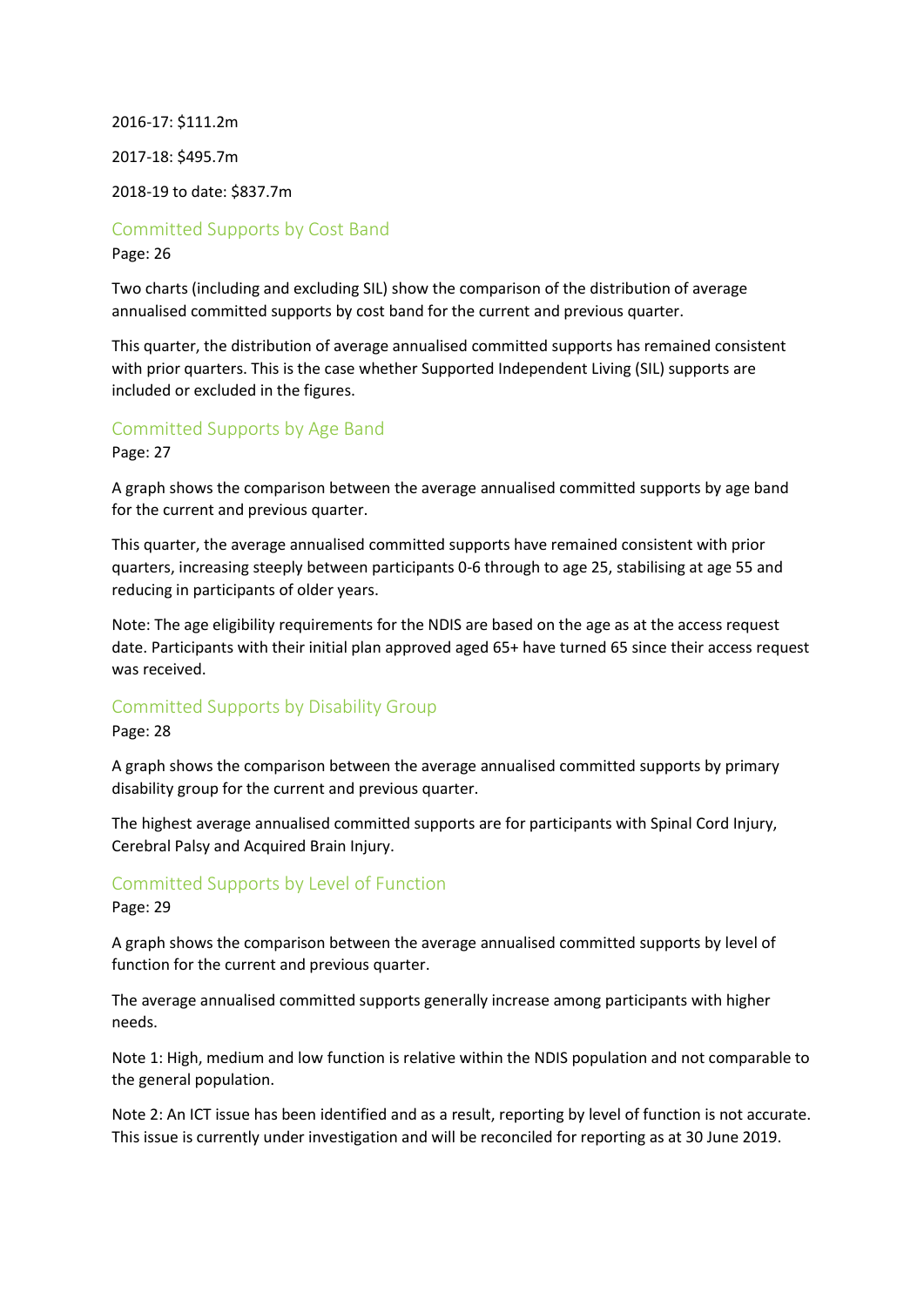## Utilisation of Committed Supports

Page: 30

A graph shows the comparison between the utilisation of committed supports by the year that the support was expected to be provided.

This data demonstrates the utilisation of committed supports by the year they were expected to be provided at 31 December 2018 and 31 March 2019.

As there is a lag between when support is provided and when it is paid, the utilisation in 2018-19 will increase.

Experience shows that participants utilise less of their first plan, compared with their second and subsequent plans, as it takes time to familiarise with the NDIS and decide which supports to use.

## PART 3: Providers and Markets

Page: 31

The provider network grows in scale and diversity, increasing participants' access to high quality services.

There were a total of 5,405 providers at 31 March 2019, representing a 16% increase on last quarter. Of these, 42% were active.

## Summary

Page: 32

This section contains information on registered service providers and the market, with key provider and market indicators presented.

Provider registration

•To provide supports to NDIS participants, a service provider is required to register and be approved by the NDIA.

•Providers register with the NDIA by submitting a registration request, indicating the types of support (registration groups) they are accredited to provide.

How providers interact with participants

•NDIS participants have the flexibility to choose the providers who support them.

•Providers are paid for disability supports and services provided to the participants.

The following are the key statistics:

5,405 approved providers, 42% of which were active in Queensland at 31 March 2019

80-90% of payments made by the NDIA are received by 25% of providers

40% of service providers are individuals/sole traders

Therapeutic supports has the highest number of approved service providers, followed by household tasks and assistance with travel/transport arrangements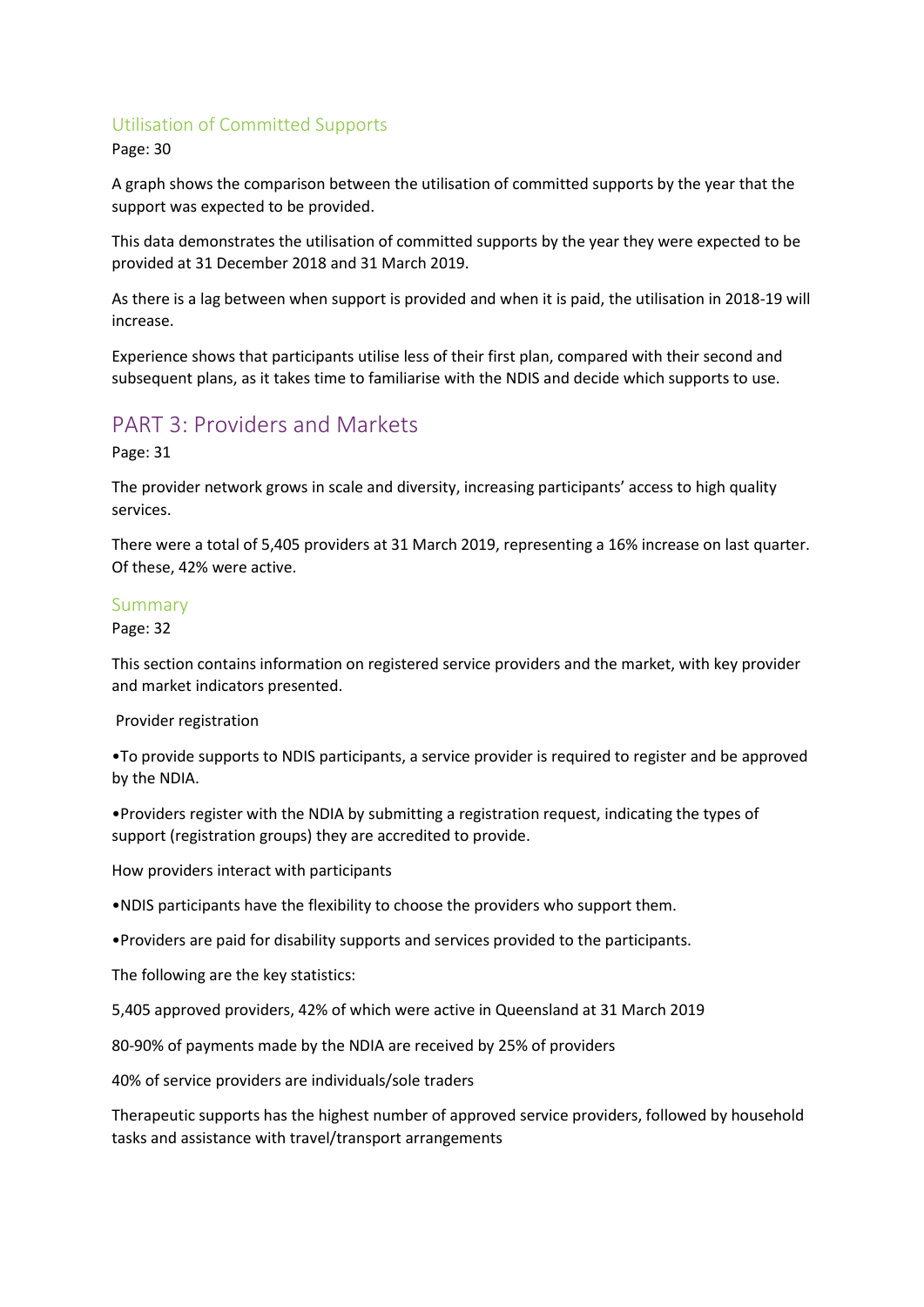## Providers over time

Page: 33

A chart displays the cumulative number of approved service providers since June 2016 by the type of provider, individual/sole trader or company/organization.

As at 31 March 2019, there were 5,405 registered service providers, of which 2,147 were individual/sole trader operated businesses and 3,258 were companies or organisations.

40% of approved service providers are individuals/sole traders.

The number of approved service providers increased by 16% from 4,644 to 5,405 in the quarter.

1.45 average providers per participant

## Proportion of Active Providers

Page: 34

The figure displays the proportion of active and not yet active providers.

As at 31 March 2019, 42% of providers were active and 58% were inactive.

Of the total providers, 888 began delivering new supports in the quarter.

#### Approved Registration groups

Page: 35

A chart displays the approved providers by the changes in registration group and percentage over the quarter.

The number of approved providers has increased for most registration groups over the quarter.

The registration groups with the largest numbers of approved providers continue to grow:

- Therapeutic Supports: from 1,607 to 1,835 (14% increase)
- Household Tasks: from 1,164 to 1,422 (22% increase)
- Assistance with travel/transport arrangements: from 852 to 1,028 (21% increase)
- Assistance products for personal care and safety: from 858 to 1,010 (18% increase)
- Early Intervention supports for early childhood: from 876 to 974 (11% increase)

#### Active Registration groups

#### Page: 36

A chart displays the active providers by the changes in registration group and percentage over the quarter.

The number of active providers in each registration group has increased for most registration groups over the quarter.

The registration groups with the largest numbers of active providers continue to grow:

- Therapeutic Supports: from 780 to 959 (23% increase)
- Household tasks: from 394 to 487 (24% increase)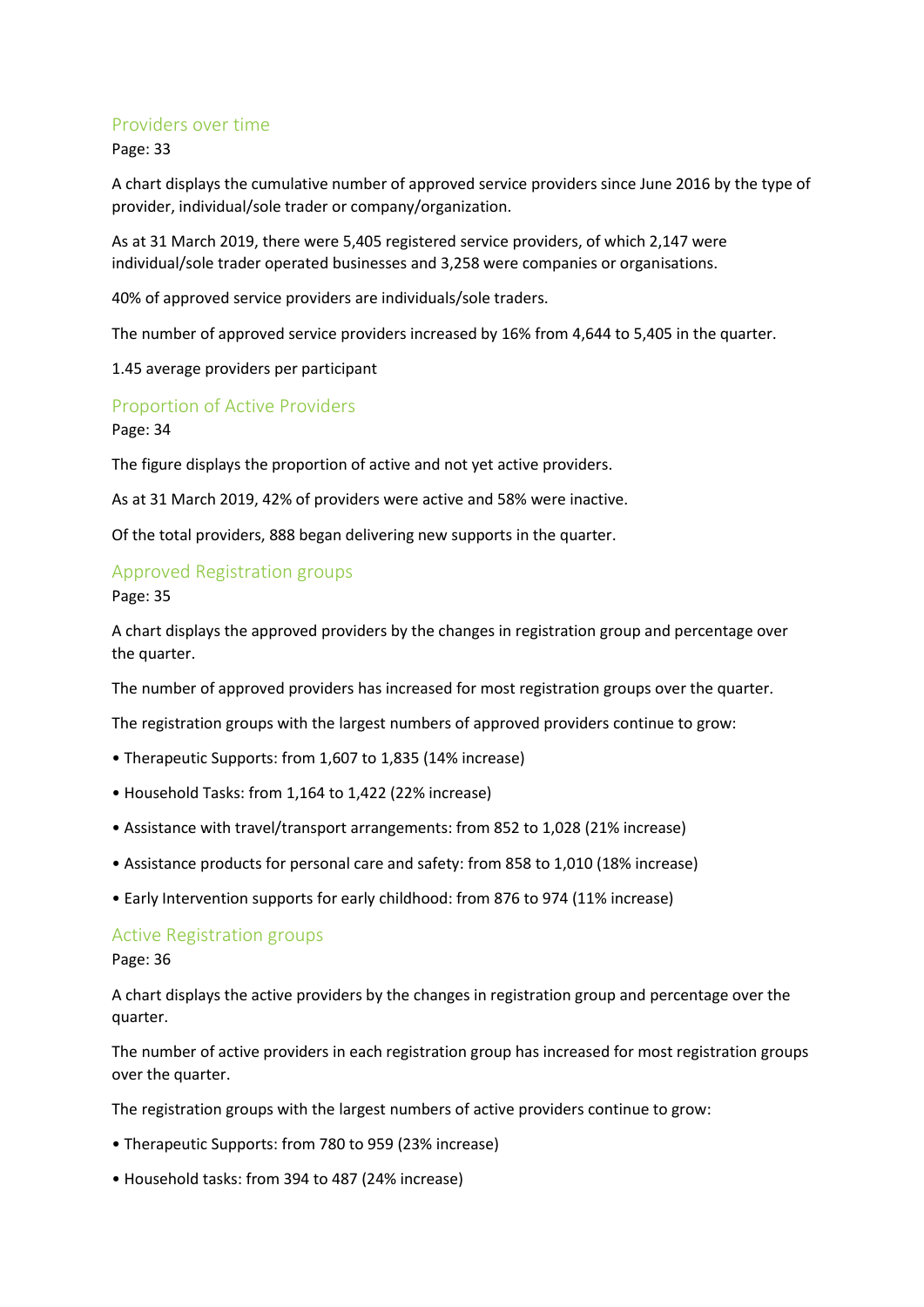- Assistance products for personal care and safety: from 297 to 373 (26% increase)
- Participation in community, social and civic activities: from 328 to 371 (13% increase)
- Daily Personal Activities: from 305 to 342 (12% increase)

## Market share of top providers

Page: 37

An object displays the market share of the top 25% of providers by registration group.

25% of service providers received 80-90% of the dollars paid for major registration groups.

The following are the key statistics for the market share of the top 25% of providers by registration category:

82% Daily personal activities

89% Early intervention supports for early childhood

83% Participation in community, social and civic activities

87% Therapeutic supports

86% Assistance with daily life tasks in a group or shared living arrangement

## PART 4: Information, Linkages and Capacity Building

Page: 38

Information, Linkages and Capacity Building was covered in the national version of the COAG Quarterly Performance Report.

## PART 5: Mainstream Interface

Page: 39

The proportion of participants entering in the current quarter and accessing mainstream services is slightly higher compared to prior quarters.

## Mainstream Interface

Page: 40

An object displays the comparison of the percentage of participants accessing mainstream supports. The object compares the current quarter against all prior quarters (transition only).

Of the total number of active participants with a plan approved in 2018-19 Q3, 91% access mainstream services, a slight increase from prior quarters. Participants are accessing mainstream services predominantly for health and wellbeing, daily activities and lifelong learning.

The following are the key statistics:

90% of active participants with a plan approved in prior quarters (transition only) access mainstream supports, across the following domains:

- Health and wellbeing (41%)
- Daily activities (12%)